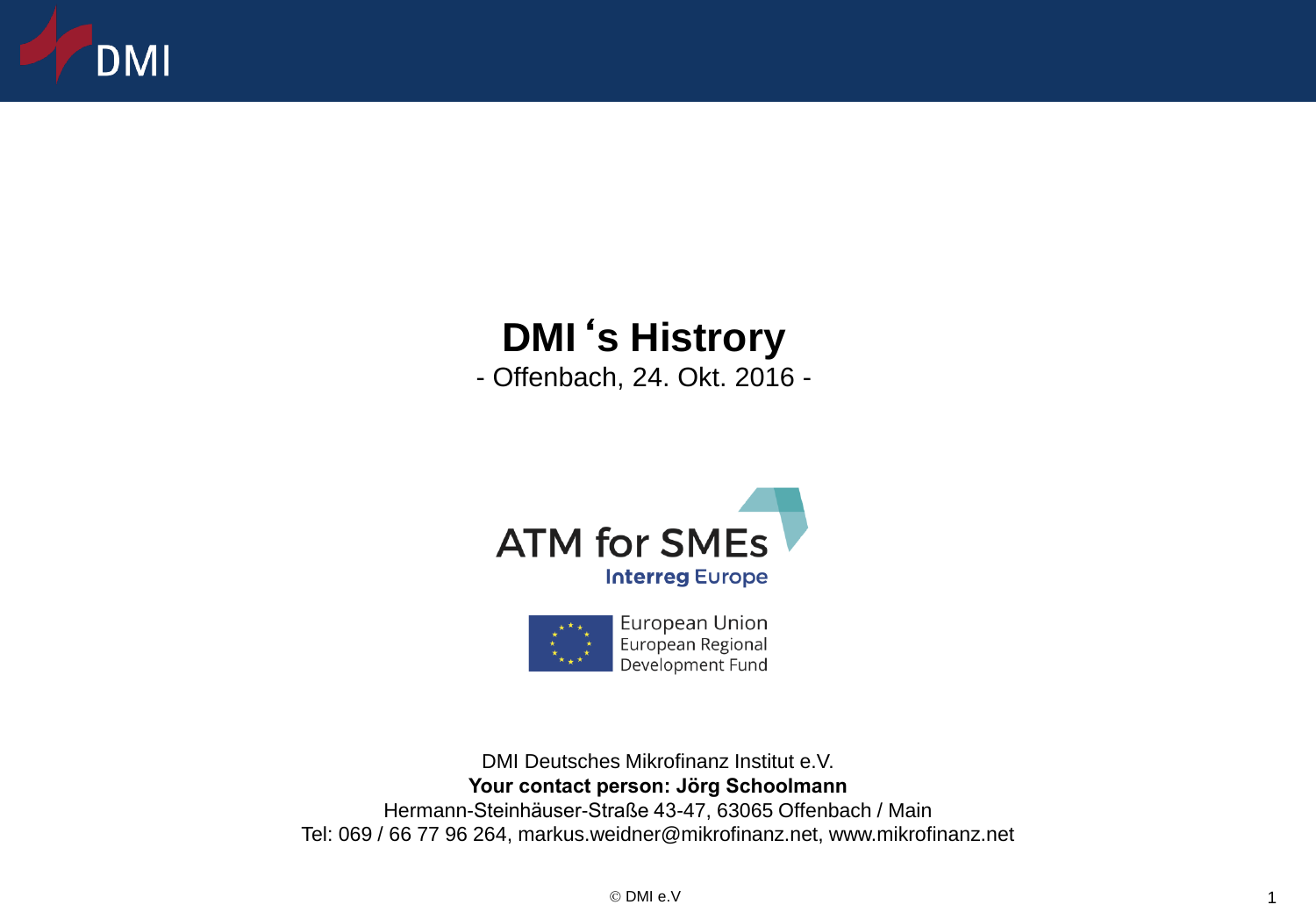

"We develop measures and assure quality to ensure responsible microcredit provision."

For us responsible microcredit provision means:

- We treat our customers like we would want to be treated.
- We treat our customers with **respect and appreciation.** We take their concerns seriously and ask our customers to do so with our concerns as well. For us **"social"** does not mean **being inconsequent**.
- Our products are designed to meet the **needs of our customers**. Additional services we provide are worth their money. Therefore we only offer services our customers can afford and which have additional value.
- Our loans support the personal and financial **development of our customers**. The situation of our customers should have improved after receiving our loans. We do not finance "macro problems" with the help of "micro-loans". We do not provide loans for business to prolong the suffering of a company/project.
- The **personal and financial capacity** of our customers is one of our major concerns. We support our customers to evalauate their personal and financial situation realistically.
- We do **not support unethical projects**.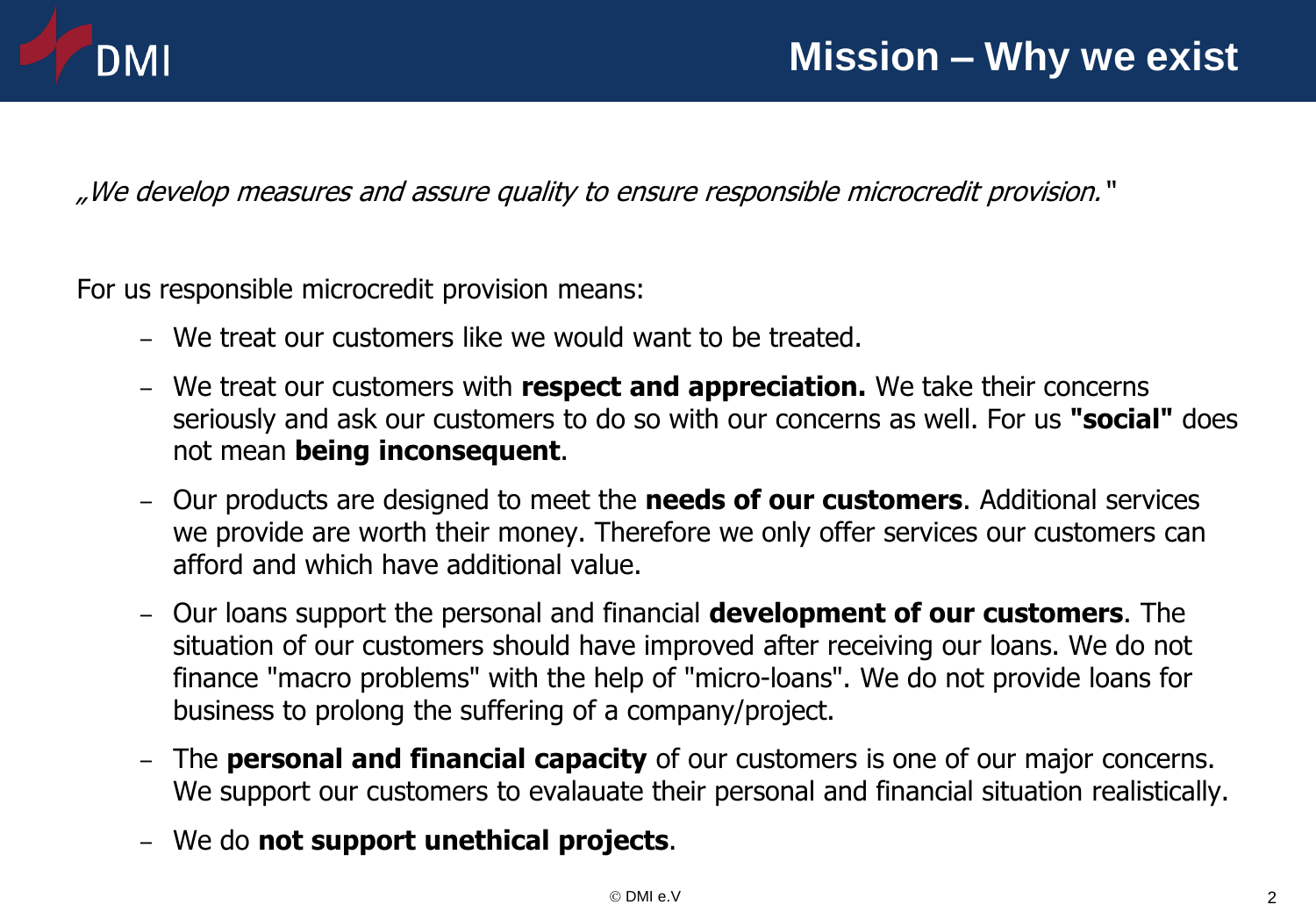

### Our accredited MFIs serve 50.000 customers annually.

### We have a brand name in the microfinance sector.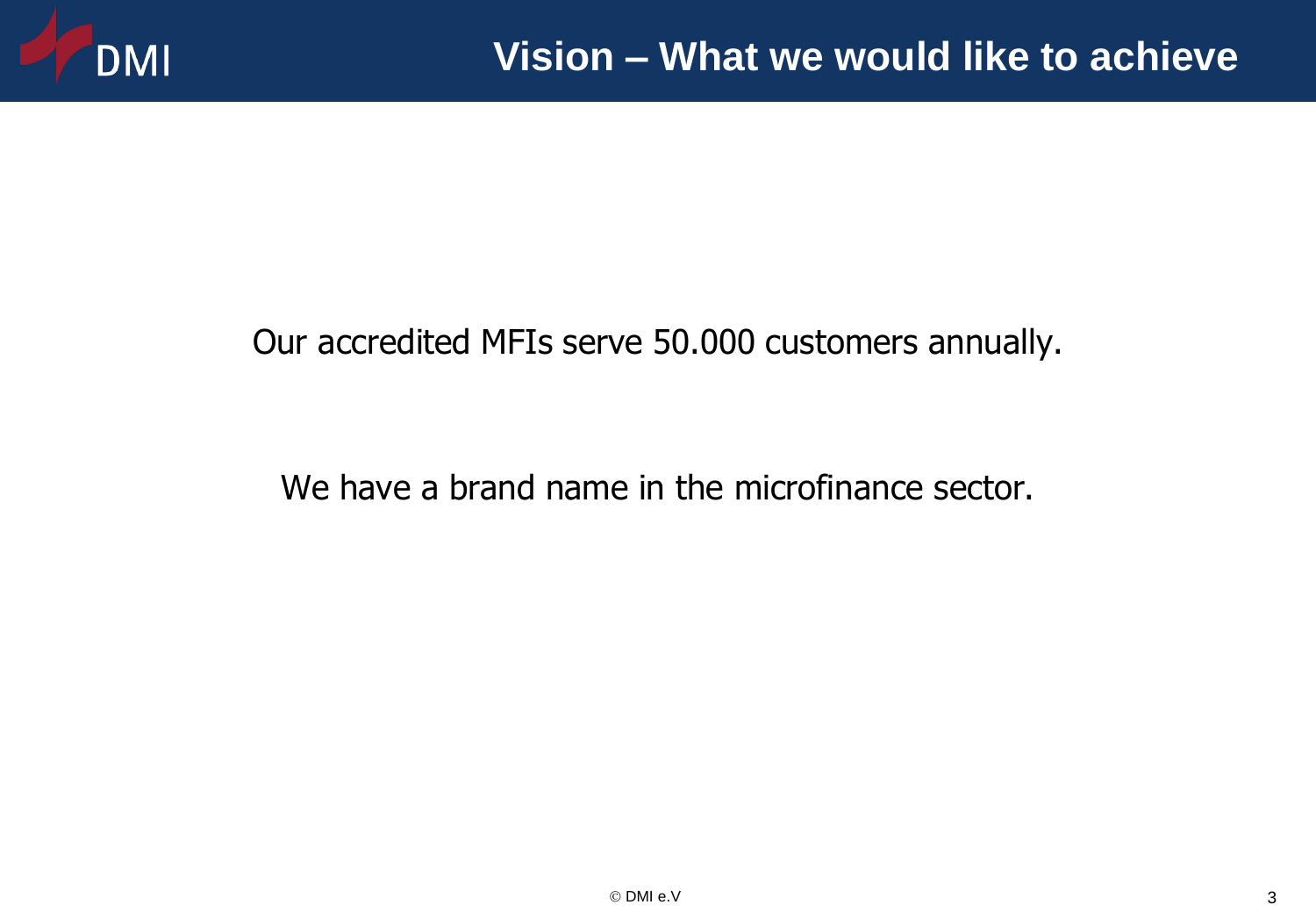

We actively live our mission on three different levels:

- We **provide services** for players of microfinance.
- We **represent interests** of our members.
- We **improve** the socio-economic **structures for microfinance** in Germany and Europe.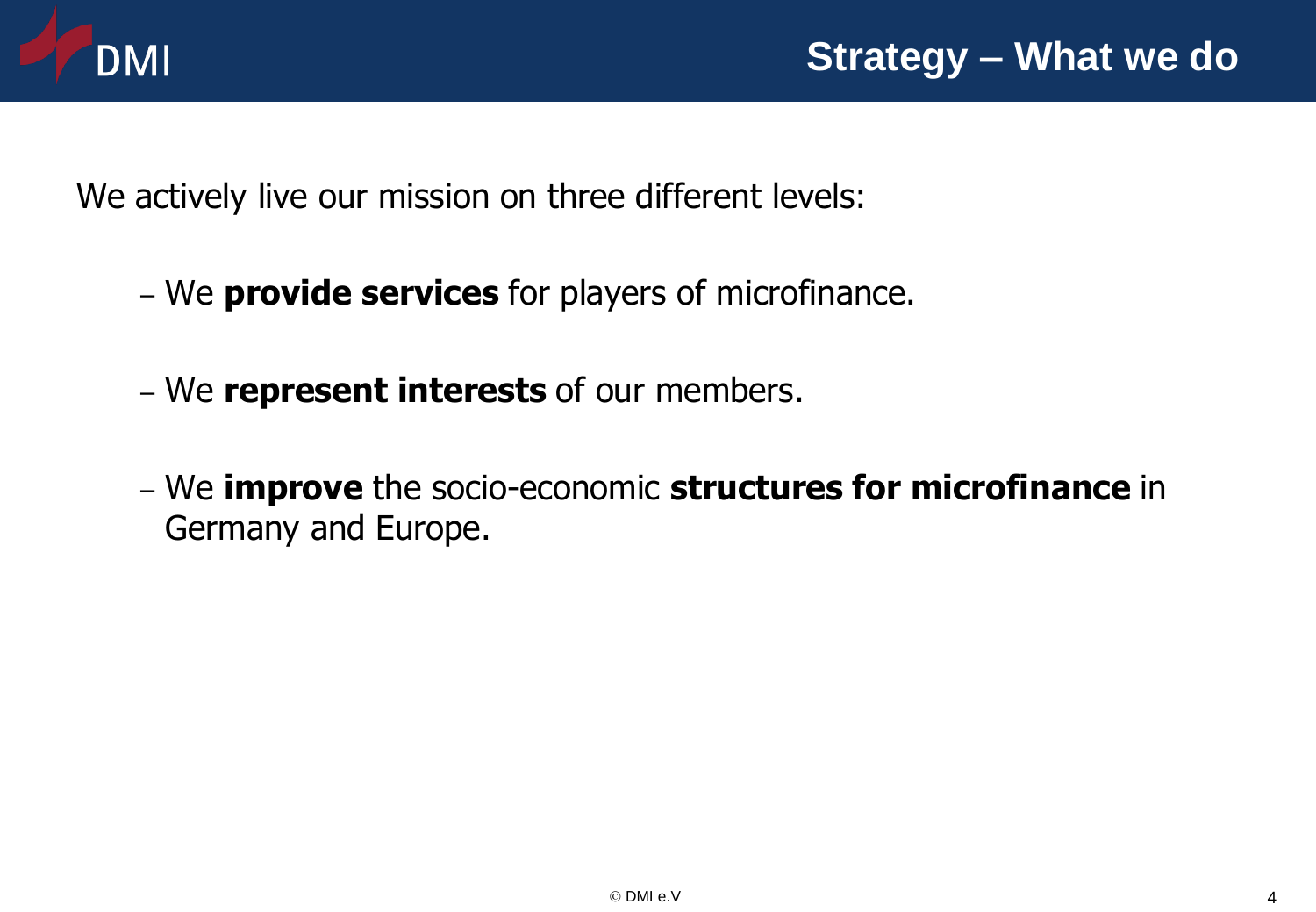#### Until 2004

DMI

- During the 1980s and 1990s: small, regional initiatives; some had special permits from banking supervision.
- From 2000 on: projects in cooperation with job agencies and Deutsche Bank Foundation in selected areas such as Hamburg, Berlin, Offenbach (Frankfurt).
- **Lesson learned:** We need to speak with one voice!

#### $\circ$  2004 – 2010: Set up and establishment of a microfinance market

- In 2004 formation of DMI with some 50 members (mostly participants of pilot projects)
- Target: creating and setting up a micofinance sector in Germany
- Milestone: European project "GI EQUAL" and additional capital from GLS Bank
- Since 2007: Germany's Ministry of Labour and the Ministry of Economics get in action; additional capital from KfW bank (public development bank)
- Focus on: gaining know-how; standardisation of processes
- **Lesson learned:** We have to agree on quality standards!

#### Since 2010: Rollout

- Formation of "Mikrokreditfonds Deutschland" (MKFD) leads to significant increase of loans disbursed
- In 2012: 6.754 Loans; 44 Mio Euro … but increasing default rate
- **Lesson learned:** We have to assure quality!
- $\Omega$  Since 2013
	- Consolidation / shake out
	- Ontinuation microcredit program on a lower level
	- **Challenge**: Find another partner-bank(s) an investors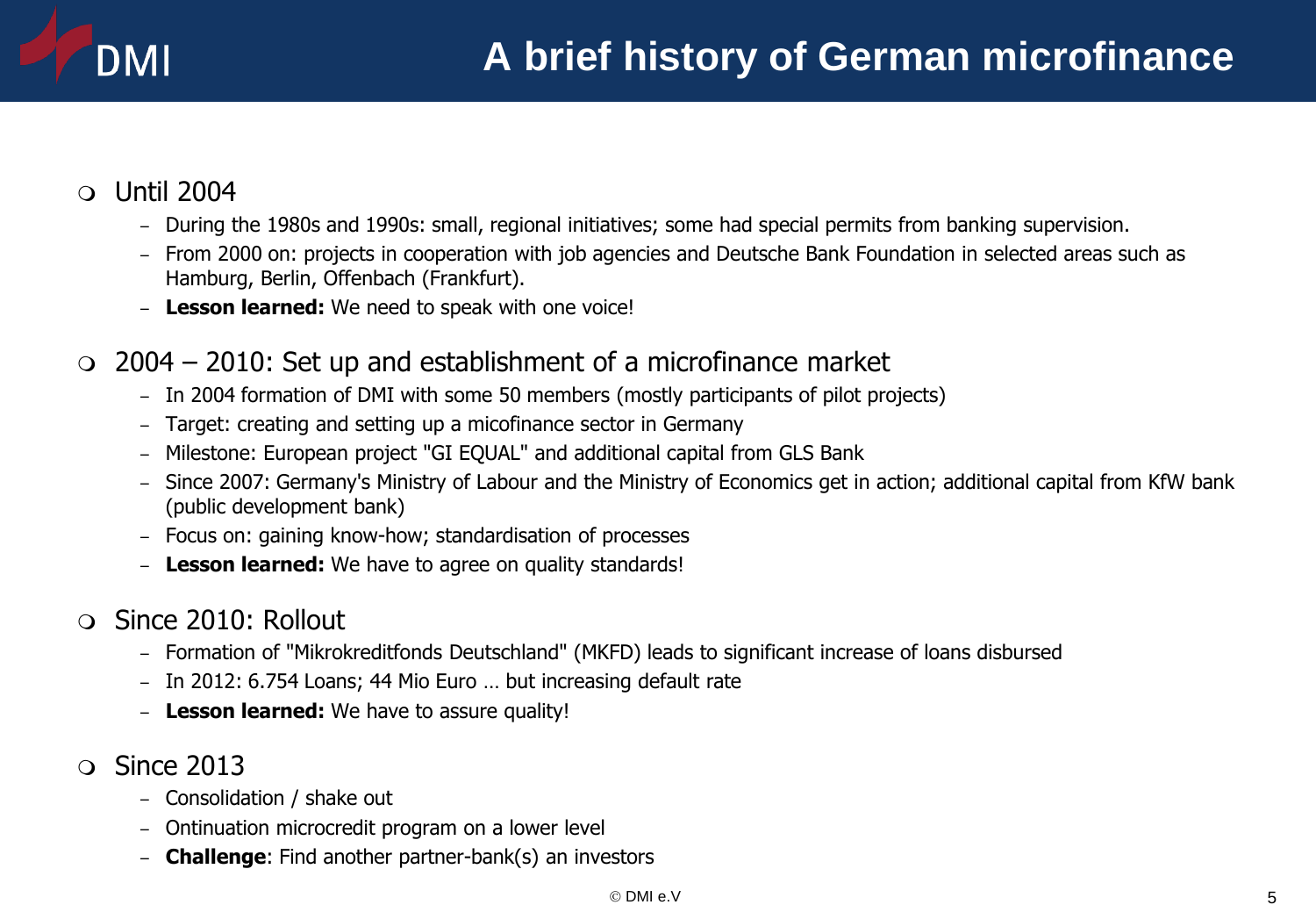

| <b>Services</b>                                                                                                                                                                                                                                                                                           | <b>Representation of</b><br><i>interests</i>                                                                                                                                                                                                                                                    | <b>Development of</b><br>sector                                                                                                                                                                                                                                                                                                                                                                       |
|-----------------------------------------------------------------------------------------------------------------------------------------------------------------------------------------------------------------------------------------------------------------------------------------------------------|-------------------------------------------------------------------------------------------------------------------------------------------------------------------------------------------------------------------------------------------------------------------------------------------------|-------------------------------------------------------------------------------------------------------------------------------------------------------------------------------------------------------------------------------------------------------------------------------------------------------------------------------------------------------------------------------------------------------|
| <b>Quality assurance</b><br>accreditation/<br>$\Omega$<br>reaccreditation<br>benchmarking<br>$\bigcirc$<br>active and passive QM/QA<br>$\overline{O}$<br><b>Consulting &amp; Training</b><br>"days of exchange"<br>$\bigcirc$<br>regional meetings<br>$\bigcirc$<br>training courses for loan<br>$\Omega$ | <b>For MFIs</b><br>$\circ$ general assembly<br>o committee meetings<br><b>Lobby and PR</b><br>$\circ$ politics and administration<br>$\circ$ events<br>participation in working<br>$\bigcirc$<br>groups/committees/confere<br>nces<br>on European, national and<br>$\bigcirc$<br>regional level | <b>Conduct R &amp; D projects</b><br>$\circ$ topics: market,<br>methodology, risk<br>management, processing<br>costs<br>$\circ$ Funding: European,<br>national, regional, private<br><b>Product development</b><br>$\circ$ loan products<br>$\circ$ additional financial services<br><b>Capital &amp; Partners</b><br>$\circ$ development and realisation<br>of funds and investment<br>opportunities |
| <b>officers</b><br>individual counselling<br>$\bigcirc$<br><b>Workimprovement</b><br>Inthepro (MIS)<br>$\bigcirc$                                                                                                                                                                                         |                                                                                                                                                                                                                                                                                                 |                                                                                                                                                                                                                                                                                                                                                                                                       |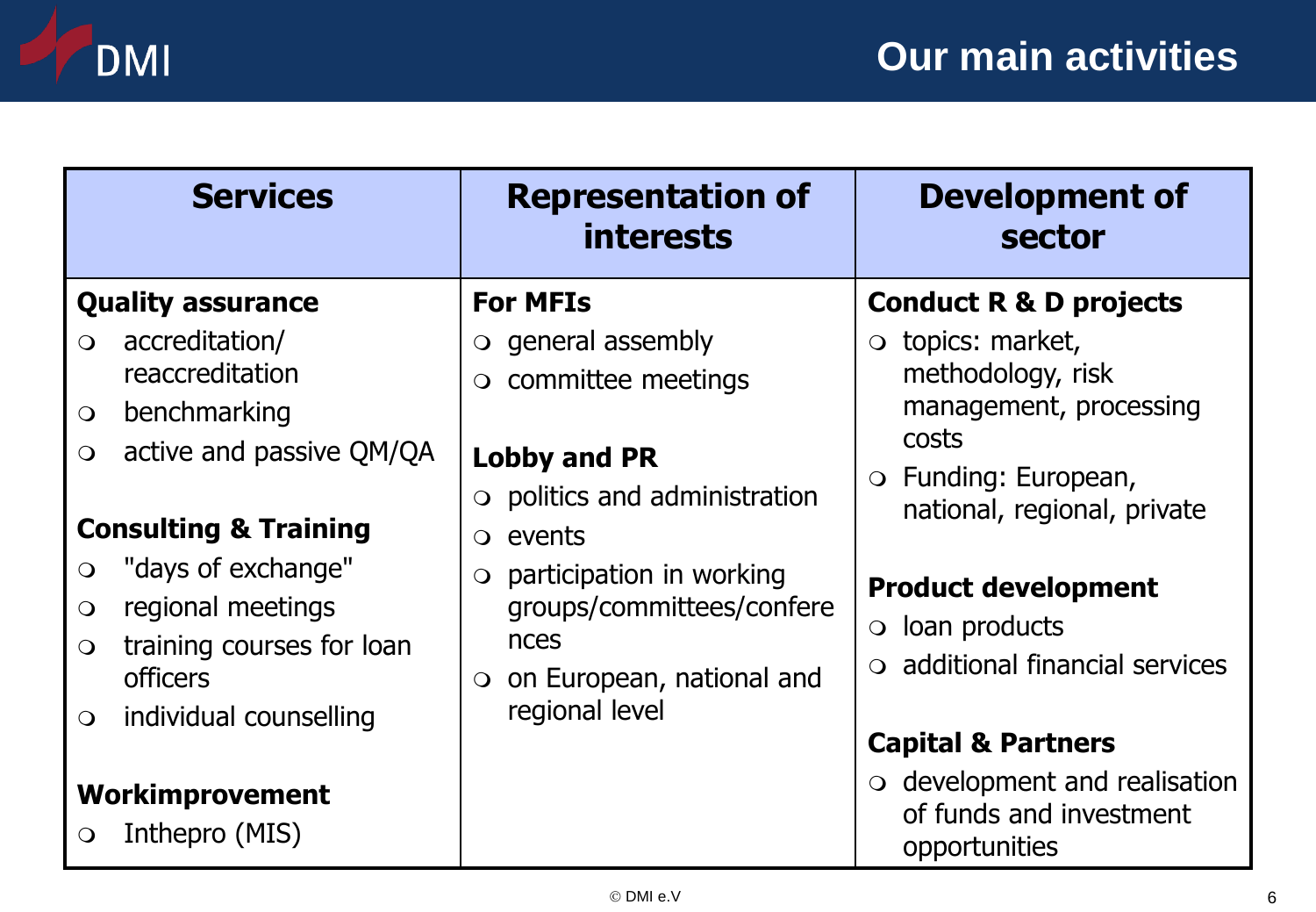

#### **Functionality:**

**Customer relationship management (CRM):** statistical data, information on business, loan products, information from credit protection agency

**Communications:** text messaging; E-Mail, internal messages

**Documentation, work-flow, journal:** chronological storage of information, communication with customers, reminders, follow-ups, loan officers' notes

**Loan administration/production:** borrowing requests, contracts, payments, late payments, payments made within the last couple of days, sureties

**Risk management:** Monitoring of customers and portfolios, repayment plans, restructuring loans; analysis of portfolio(s), loan officers, loan products …

**Statistics & reports:** standard DMI report (loan size, gender, migration background, age, historical analysis, key indicators…)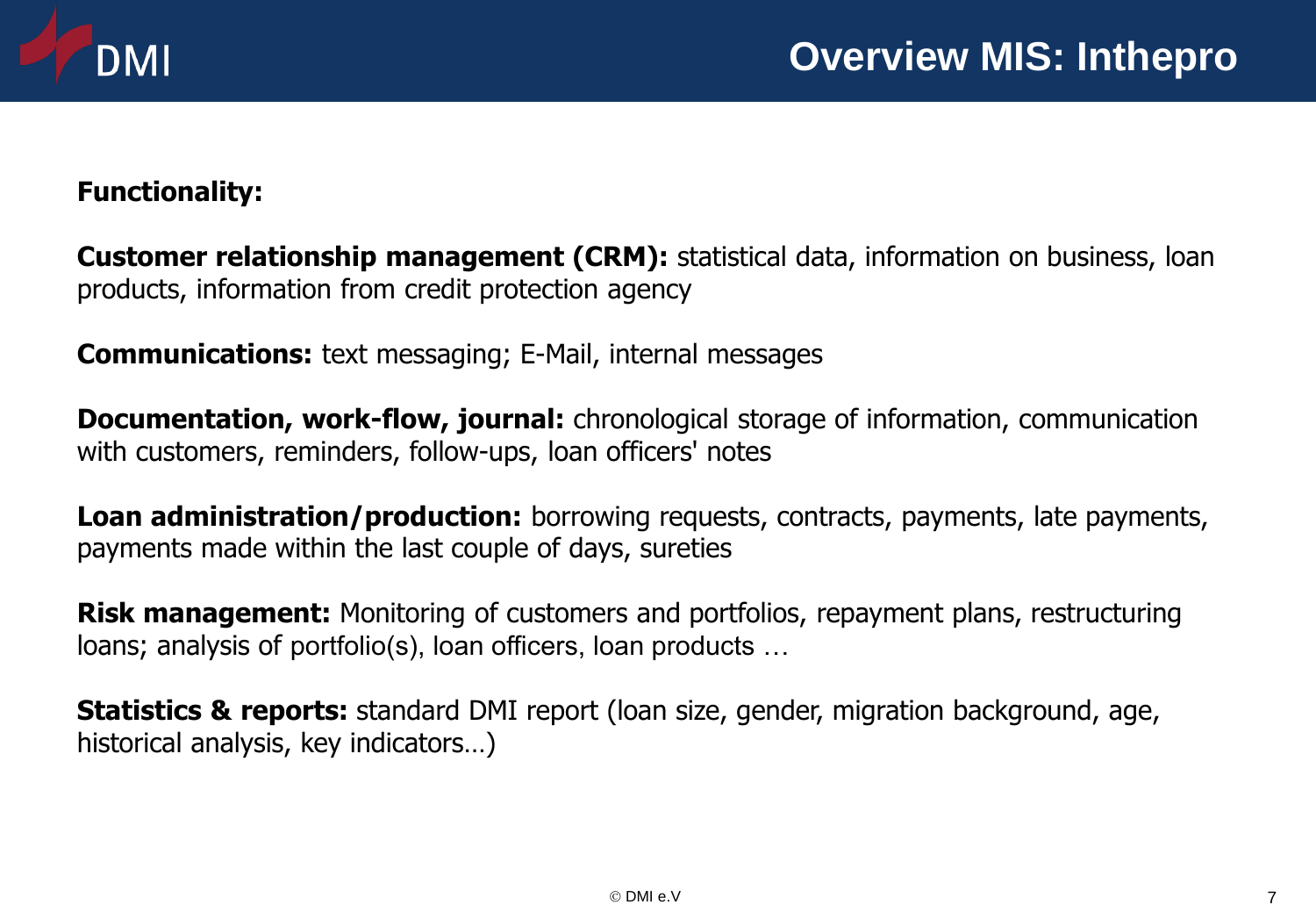# DMI

## **Exchange**

#### **Regional meetings/fireside chats**

- quarterly meetings
- topics: recent trends and developments, needs, requests

#### **Assembly of MFIs**

- bi-annual
- "official" meetings
- one representative per MFI

#### **General assembly of all members**

• annual

# **Participation/commitment**

#### **Projects**

We always ask our members and colleagues in case we need **experts on specific topics** for consulting and training projects. Quite regularly our projects will be conducted abroad (international projects).

#### **Working Groups (WG)**

Working groups will be employed for specific tasks for a limited amount of time. All members are invited to participate and contribute her/his expertise. In WGs we have developed for example: code of honour, rules of accreditation, study on cost effectiveness, access to credit protection agencies…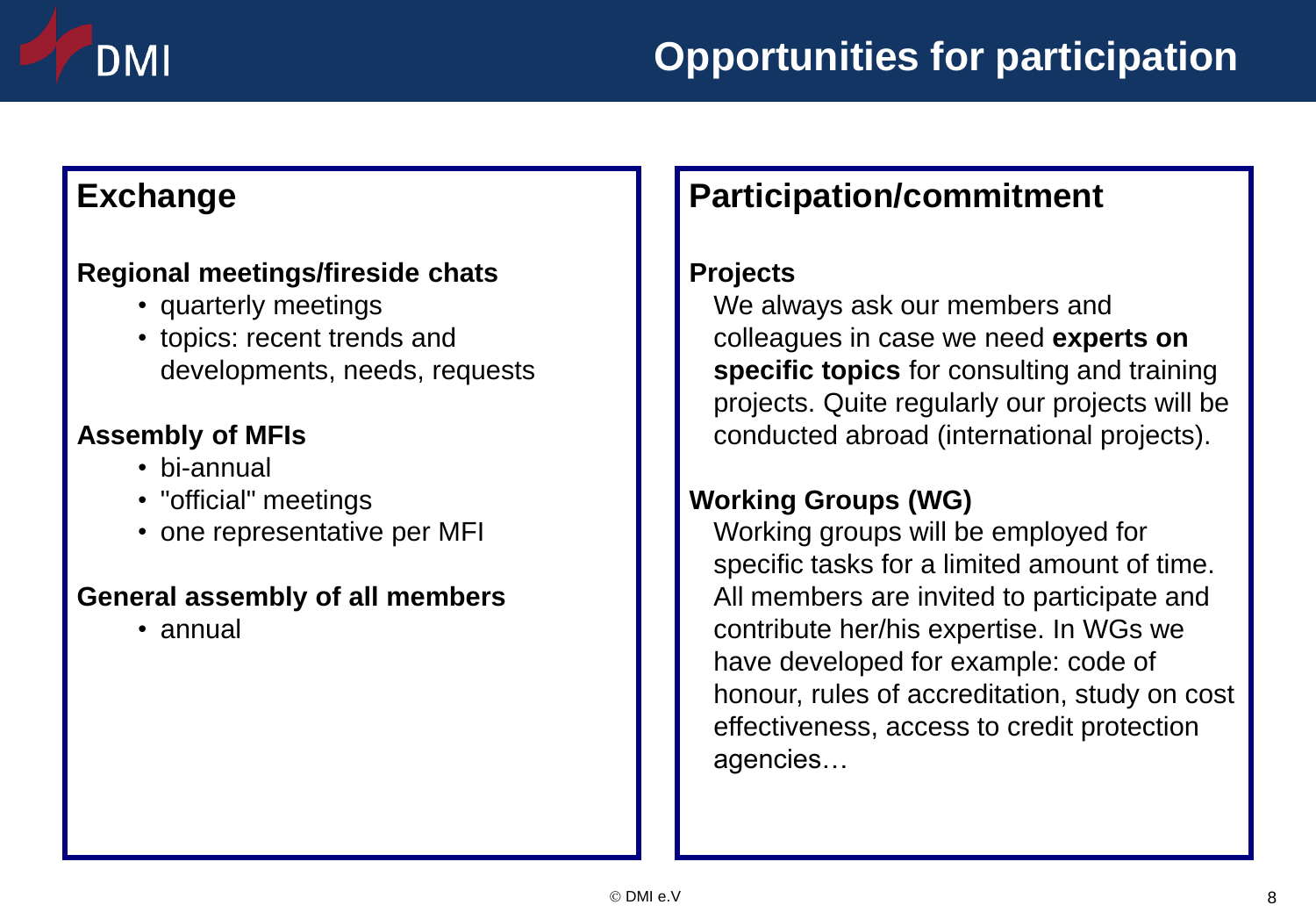

| <b>Costs</b>                                                                                                                                                                                                                                                               | <b>Funding</b>                                                                                                 | <b>Annual budgetary</b><br>demand                                              |
|----------------------------------------------------------------------------------------------------------------------------------------------------------------------------------------------------------------------------------------------------------------------------|----------------------------------------------------------------------------------------------------------------|--------------------------------------------------------------------------------|
| <b>Running association:</b><br>office, administration of members,<br>accounting, annual balance sheet,<br>secretariat, internet site, board of<br><b>directors</b>                                                                                                         | basic membership fee (240 $\epsilon$ )<br>projects, accreditation, training                                    | Ca. $15 - 20$ TEuro                                                            |
| <b>Management:</b><br>personnel and material costs                                                                                                                                                                                                                         | projects, accreditation, training                                                                              | no fixed volume has been<br>set, profit-related                                |
| Development of sector /<br>representation of interests:<br>in contact with associations, politics<br>and administration on European,<br>national and regional level;<br>development of products; quality<br>assurance; Inthepro (MIS);<br>benchmarking; regional meetings, | projects financed by grants and<br>assignments                                                                 | min: 70 TEuro<br>good: 150 - 200 TEuro                                         |
|                                                                                                                                                                                                                                                                            | additional contribution/grants from<br>partner banks                                                           | Actual expenditures are<br>closely connected to<br>revenues from contributions |
|                                                                                                                                                                                                                                                                            | additional contribution of MFIs:                                                                               | and assignments                                                                |
| MFIs' committee, general assembly;<br>ombudsman; conferences and<br>workshops                                                                                                                                                                                              | 75 $\epsilon$ /month<br>up to 100 loans:<br>100 - 400 loans:<br>150 €/month<br>300 €/month<br>above 400 loans: |                                                                                |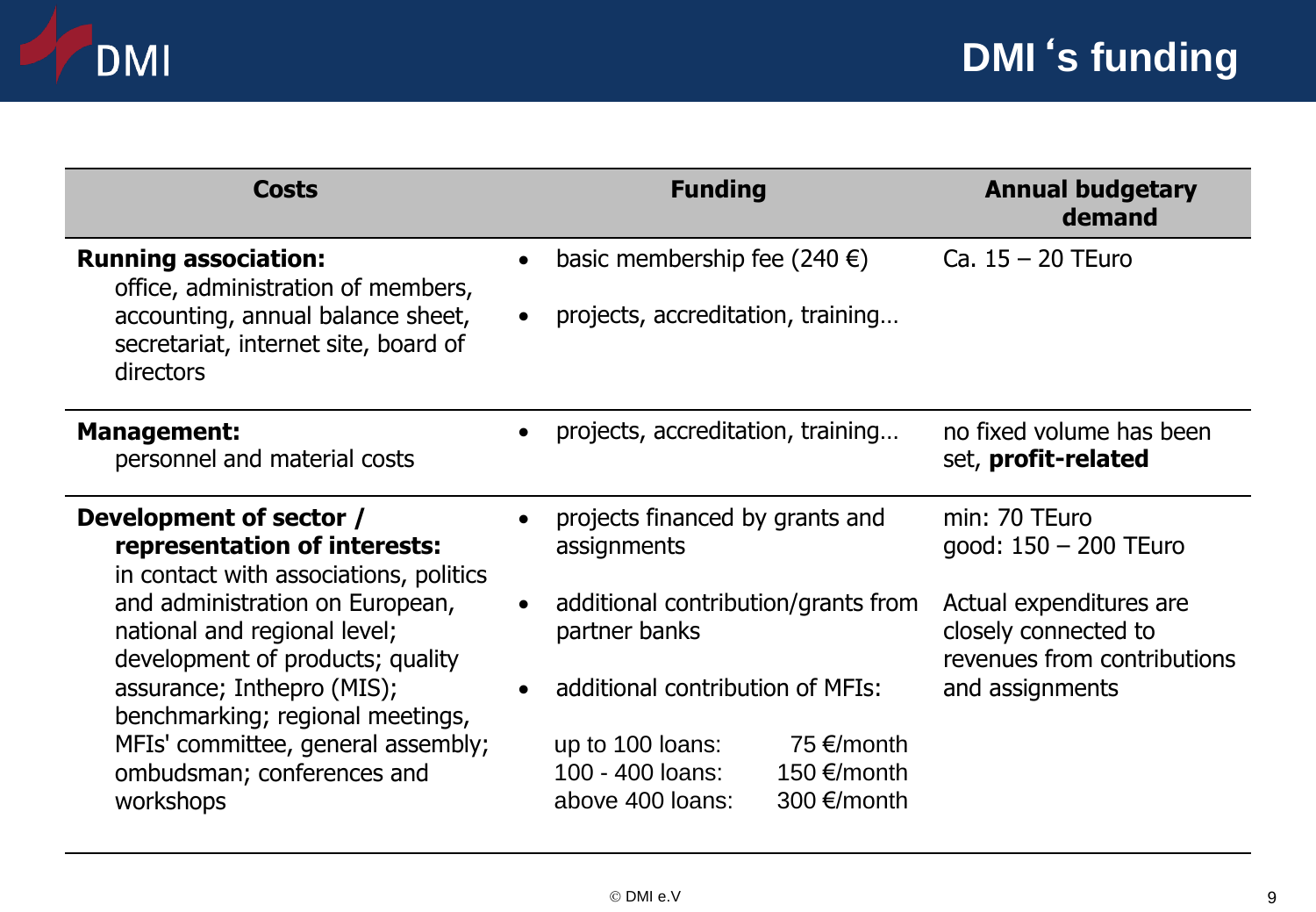

## **Products & Services:**

**Accreditation Rules:** Quality label for customers and investors

**Inthepro (MIS):** 3 in 1 solution for:

- - Customers (crm),
	- risk management and
	- cooperation (i. e. banks)